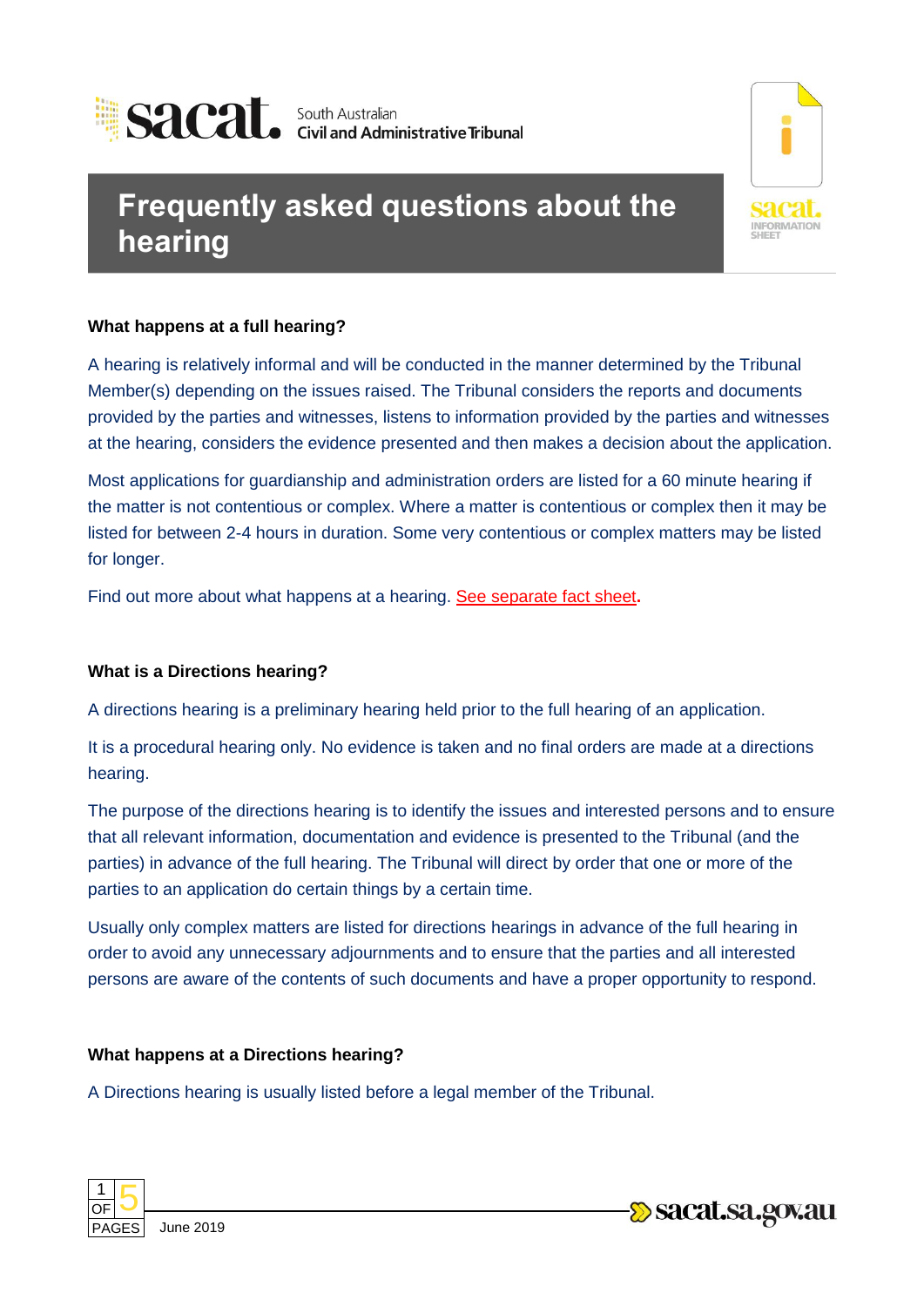The person who is the subject of an application is often not required to attend (but may be required in some instances).

The Applicant, any party and any other person required to attend a Directions hearing will be notified of the hearing. Not all interested persons will be notified of a Directions hearing depending on the complexity of the matter and the directions likely to be made.

Directions hearings are often conducted over the telephone (via a conference call) but in certain cases (usually the most complex matters) they will be conducted in person. A Directions hearing may also be conducted via an audio visual link in some instances.

The Tribunal Member conducting the Directions hearing will make enquiries of the parties (and any other person present) to identify the issues, any person with a proper interest in the matter and any information and/or documentation and evidence of relevance. The Tribunal Member will then issue directions requiring the parties to do certain things (such as produce documents or written submissions setting out the reason for the application) within a specified timeframe.

The Tribunal may also request the parties to provide copies of documents and submissions to each other before the full hearing.

Directions hearings usually take between 30-60 minutes depending on the complexity of the matter and the issues at hand.

#### **Can I have someone represent me?**

The Tribunal is not a court and you do not need a lawyer to represent you. The Tribunal will conduct the hearing with as little formality and cost to the participants as is possible. However, parties to the application (the applicant and the subject person) have the right to representation and may be represented by a lawyer or advocate at their own cost, but usually this is not necessary.

Other persons attending may also have a lawyer present but only with the permission of the member(s) who will hear the matter.

If you would like to have a legal or other representative present you must arrange for the lawyer to file a notice of acting with the Tribunal.

Proceedings in the Community Stream of the Tribunal are generally cost free so the Tribunal will rarely award costs to anyone at the end of a hearing.

#### **Who is on the Tribunal panel in the Community Stream?**

Hearings in the Community Stream are conducted by Tribunal Members appointed on the basis of their particular expertise.



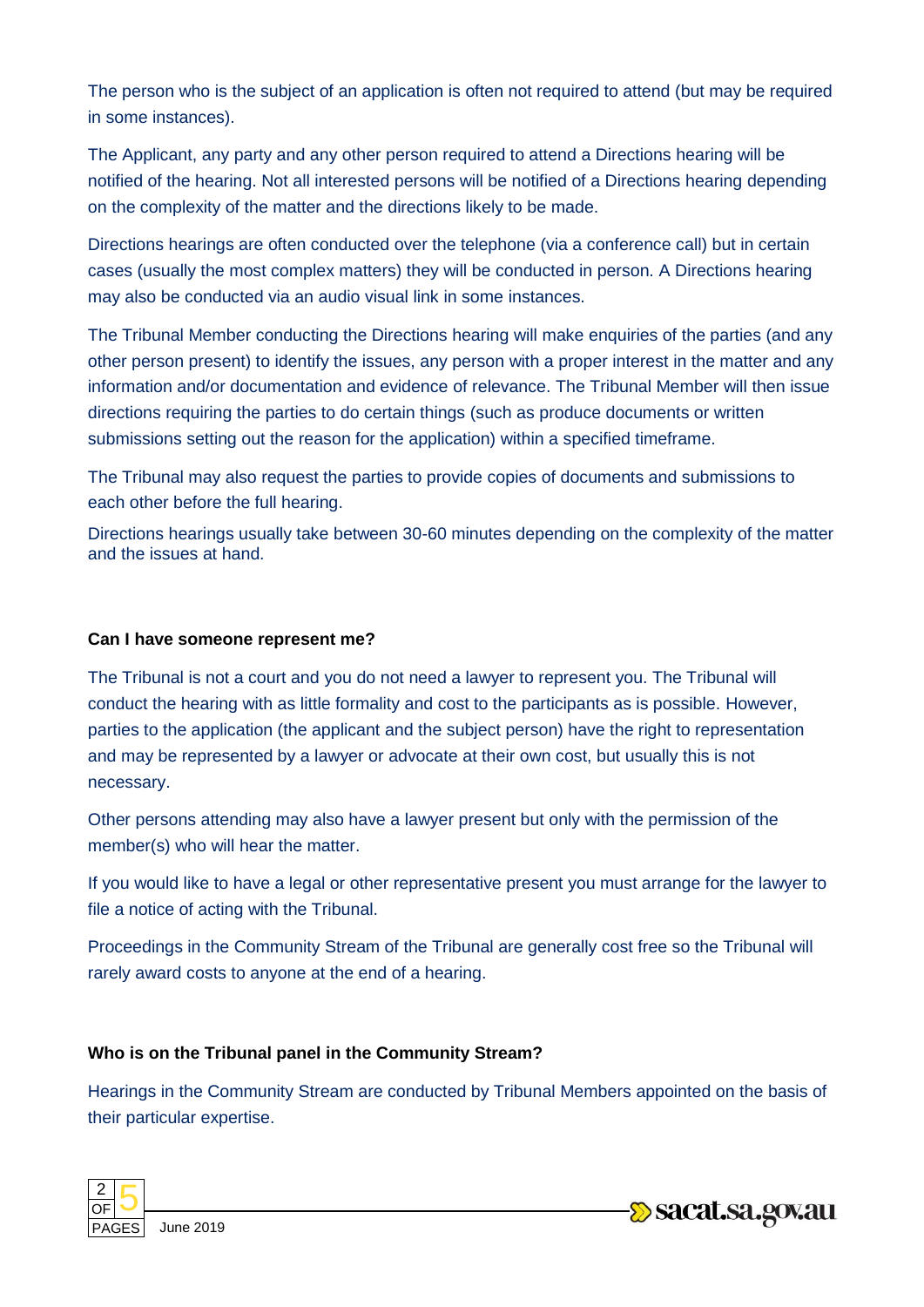Members include lawyers, doctors, accountants, nurses, social workers and disability care workers.

For the majority of matters there will be either 1 or 2 members sitting.

#### **Do I have to bring anything to the hearing?**

Generally it is not necessary to bring anything to hearings. If you want the Tribunal to consider a document and you are the applicant, you can lodge it with the application itself or no later than 14 days after the application has been submitted and at least one week before the full hearing. The Tribunal will give a copy of those documents to the person and to any other interested person that the Tribunal considers should have them.

Documents that are filed late, i.e. within a week of the full hearing or handed up on the day, may not be considered by the Tribunal members before or at the hearing. Or this may result in the hearing being adjourned so that the Tribunal member(s) and the other interested persons attending the hearing have an opportunity to consider the contents.

You should avoid filing lengthy documents or submissions, as much of this may not be relevant to the application. Try to keep your written submission to one page only.

To avoid an adjournment and/or your relevant written evidence not being considered, it is better to give your evidence orally at the hearing. You can bring notes with you and refer to them during the hearing.

The Tribunal cannot accept submissions of video or audio recordings.

## **When will I know the outcome of the hearing?**

The Tribunal will generally verbally inform those attending the hearing of its decision and the reasons for the decisions at the end of the hearing.

In more complex matters the Tribunal may reserve its decision to carefully consider the evidence and submissions. In such cases a decision is likely to be made within three weeks.

A written statement of reasons for the decision can be requested, but may take up to three weeks to produce (sometimes longer depending on the complexity of the proceedings).

If a guardianship or administration order is made, the order will take effect immediately. An electronic written order will be sent to the parties as soon as practicable after the hearing.

#### **How long does an order last for?**

The Tribunal's orders are mostly ongoing. In some limited cases they have a fixed end date.



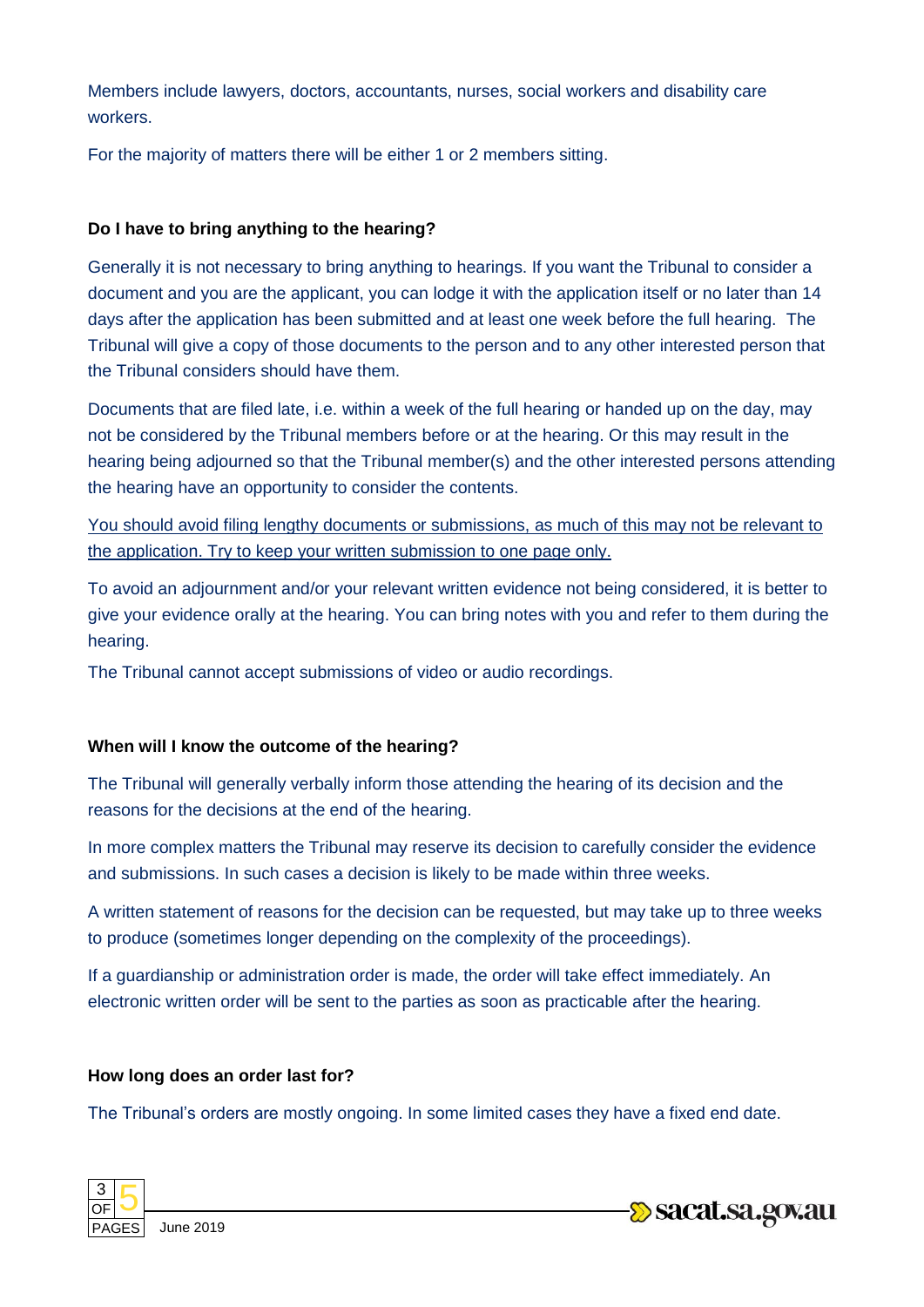In most cases the Tribunal will fix a date for the Tribunal to review or reassess the order. This can be up to 3 years from the date of the order. However, most initial guardianship and administration orders are reviewed after a period of 12 months (sometimes less).This is referred to as an "automatic review" under section 57 of the Guardianship and Administration Act, 1993.

#### **What happens when there is an automatic review under s 57 of the Act?**

If you are a party or a person with a proper interest in the matter you will be sent a questionnaire/response form seeking your views about whether the order is still necessary. You should complete the form as soon as you receive it and send it back to the Tribunal.

A Tribunal Member will consider the response forms and the other evidence on file and may confirm, vary or revoke (cancel) the order on the papers (that is, without there being any hearing). If the Tribunal Member considers that a further hearing is needed then the matter will be referred for a full hearing and the parties and interested persons will be notified.

Find out more information about Automatic Reviews (information is on the website).

#### **Can I apply for an order to be changed or cancelled before the automatic review date?**

The person or anyone who has a genuine concern for the welfare of the person can apply at any time for the order to be varied or revoked (cancelled) if they have sufficient grounds for doing so.

However, if you are not the person, the administrator or the guardian you will need to establish that there has been a "change of circumstances" of the person, or the appointed guardian or administrator (not being the Public Advocate or the Public Trustee).

The fact that you do not agree with the order is not a proper basis to lodge an application to vary or revoke the order.

#### **If I am under an Administration Order what do I need to do to get the Order revoked (cancelled)?**

The Tribunal can revoke an administration order if satisfied that there is a change in the circumstances of the person who is the subject of the order.

The Tribunal will need to be satisfied that the person is now capable of managing his/her financial affairs due to an improvement in mental capacity. New medical and other relevant evidence will be required to establish a person has regained capacity in most circumstances.

The Tribunal may also revoke an order if satisfied that it is in the person's interests that the order be revoked. The Tribunal would need to be satisfied that there is evidence that suitable informal